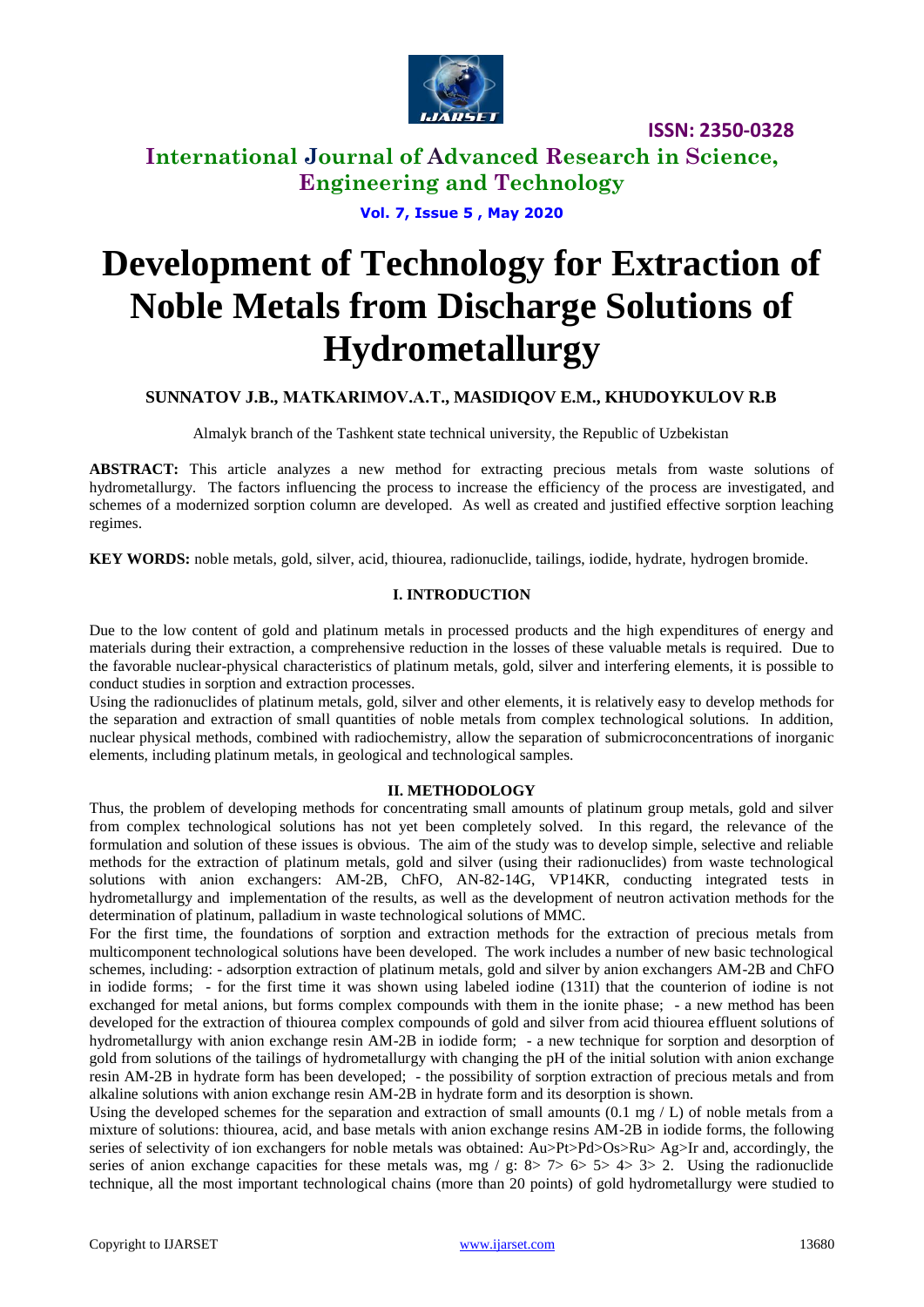

# **International Journal of Advanced Research in Science, Engineering and Technology**

#### **Vol. 7, Issue 5 , May 2020**

detect the accumulation of platinum metals. It was found that palladium accumulates in the electrolyte, where gold is precipitated. Palladiumis currently mined from this point.

Developed by nuclear-physical method to extract gold and silver by the anion exchanger AM-2B iodides in the form of acidic waste tiomochevina solutions verified (tested) at MMC. The method recommended for implementation. Development of methods for extraction of ions of platinum metals with the use of radio-nuclides anion exchange resin of AM-2B IN a phase of almost all ion-exchange resins under certain conditions there can be different types of interactions: ion exchange, formation of complexes with functional groups of ion exchangers, sludge with counter-ions, redox processes and molecular sorption. For example, in the study of sorption of platinum metals macroporous anion exchange resin of AM-2B iodides in the form we have seen that ions of platinum metals (PM) are not exchanged in the phase of anion exchanger by electrostatic attraction. This process can be monitored using radionuclide iodine 131I, even visually (if the amount of PM more than 1 mg/l) for the coloration in the ion exchanger phase. Given the high stability of the complexes Yudenich (PM), staged a series of experiments to study the effect of concentration of acids (HCl, HNO<sub>3</sub>, H<sub>2</sub>SO<sub>4</sub>), thiourea and ferrous metals (Cu, Ni, Fe) on the sorption of PM. Thus the highest degree of sorption of platinum metals is observed at about 0.1-0.3 molar concentration of acids. Above this concentration the degree of sorption of platinum metals sharply reduced. The introduction of thiourea (1 mg/l) in acid solutions also reduces the degree of sorption of platinum metals. The suppression of sorption of platinum metals in non-ferrous metals is in the following range Cu< Ni< Fe. You defined a static exchange capacity of the anion exchanger in the chloride form at ions of platinum metals and it was determined that the anion exchanger AM-2B in chloride, sulfide and iodide forms can be successfully used for the concentration of small (0.2-0.5 mg/l) quantities of PM from complex technological solutions. One of the most important and responsible stages of technology of the platinum metals is their desorption from the resin, the restoration of the sorption properties of the anion exchanger and returning it into circulation. For this purpose tiomochevina used acidic solutions. The results of desorption of PM tiomochevina acidic solutions can be judged not only on the completeness of desorption, but also about the capacity of the ion exchanger on the platinum metals.

Radioactivation determination of platinum and palladium in the solid and liquid process samples with pre-concentration Using radionuclides of platinum and palladium is relatively easy and quick to develop a methodology for the separation and recovery of small quantities of precious metals from complex technological solutions. This paper describes methods of concentrating trace quantities of platinum and palladium from ores and their radioactivation definition. The weight of ore in the amount of 5.0 g was dissolved in a mixture of 3HCl + HNO3 at heating, fresh portions of "Aqua Regia". The dissolution continues for two to three days. After dissolving, the solution was separated from indissoluble residue and was evaporated to wet salts. Then added 10 mg of tellurium are converted into chlorides, creating a 0.5 M HCl environment and reduced tellurium to the elemental state 50 %-s ' solution of hydrochloric acid hydrazine. The precipitate (tellurium) was filtered and dissolved in Aqua Regia, converted into chlorides, tellurium and gold was removed by treatment of a solution of sodium nitrite (NaNO2). The filtrate was first passed through a KU-2, then microcolony with the anion exchanger AM-2B in nitrite form at a rate of 10 drops per minute. Similarly prepared samples from liquid samples. Microcolony were irradiated together with standards of Pt and Pd in a flow of 1.8 1013 on natural hair./ $\rm{cm}^2$  sec. thermal neutrons and measured the activity in 10-12 hours after exposure. The whole analysis was tested using radionuclides of platinum-197, palladium-109. Radioactivation by the developed method was studied all important technological chain (20 points) the hydrometallurgy of gold. It should be noted that a significant amount of palladium accumulated in spent gold electrolyte.

The extraction of gold and silver from waste solutions by the use of AM-2B IN hydrometallurgy gold, in the process of regeneration of saturated ion exchanger from zinc, Nickel, and cyanide and also in the process of washing the resin from thiourea, lost a noticeable amount of gold, more than 1 mg/l of silver and more than 5 mg/L. the Extraction of these valuable metals from waste solutions still remains one of the most urgent tasks. The experiments to determine the optimum conditions sorption of Au and Ag from acidic solutions (HCl, HBr, H2SO4, HClO4).Concentrations from 0.1 to 10 M salt, bromatological and sulphuric acids does not affect the sorption of gold. Nitric, perchloric acid in the range of 0.1-0.5 M does not reduce the degree of sorption of gold (not below 50-60 %), and the degree of sorption of silver does not change significantly. This indicates that silver with the functional group of the resin forms a coordination compound, and therefore the anions of perchloric acid does not affect the capacity of the ion exchanger by silver. As already mentioned, waste solutions, along with the remains contain acids and thiourea, so without studying the influence of thiourea on the sorption of gold and silver it is impossible to determine or to chart the recovery of precious metals from waste acidic tiomochevina solutions. It is known that the counterions of the resin play an important role in the extraction of metal ions from solutions. In this regard, with the aim of increasing the selectivity of the ion exchanger AM-2B against ions of gold and silver, the ion exchanger was transferred into various forms: chlorine,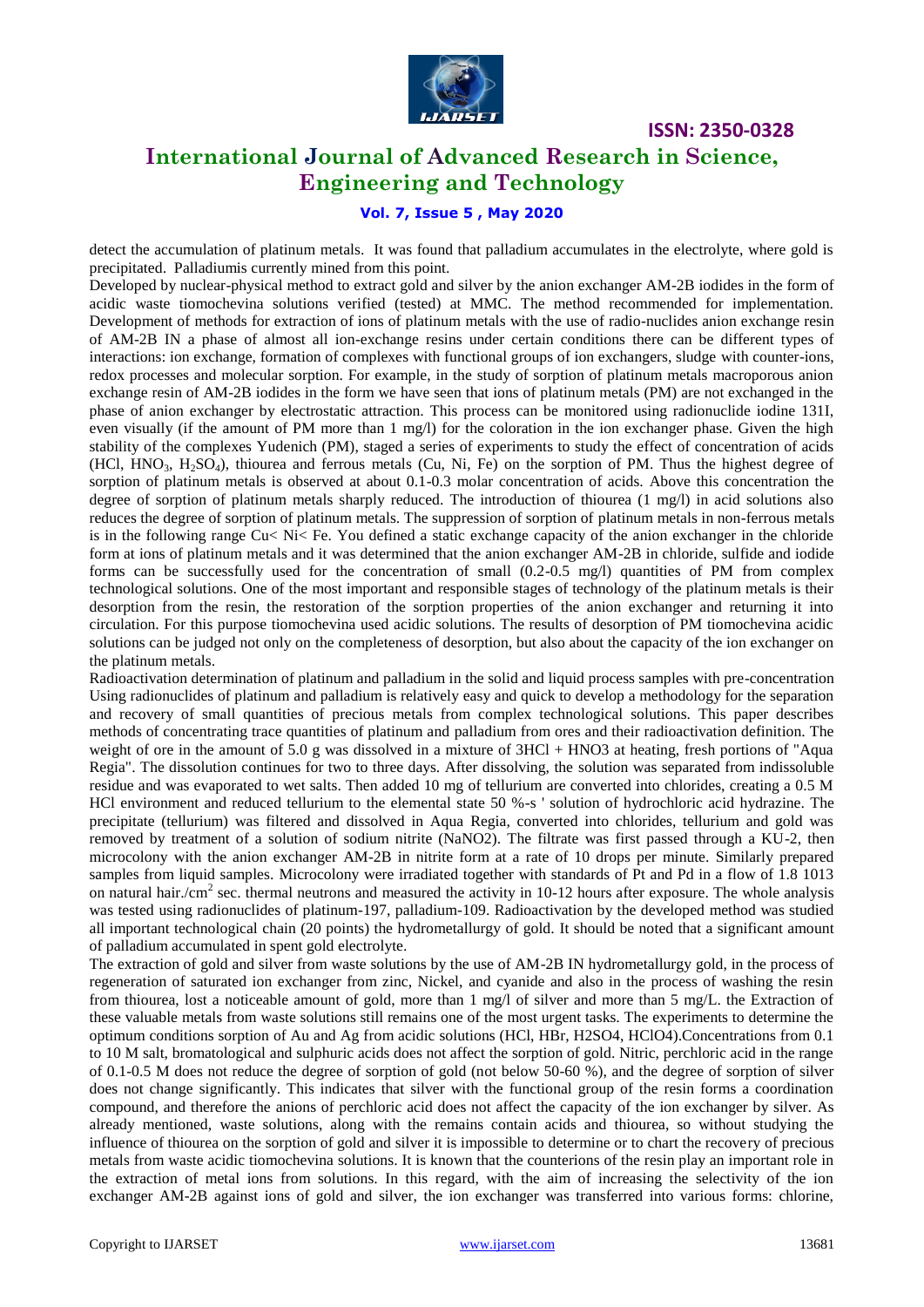

# **International Journal of Advanced Research in Science, Engineering and Technology**

#### **Vol. 7, Issue 5 , May 2020**

iodine, sulfate and hydrate forms. It's been experimentally proven that the capacity of the ion exchanger in the form of iodides in relation to ions of gold and silver, as sour and acidic ammonium tiomochevina solutions three times higher than other forms of the ion exchanger. This is due to the formation of complexes of the tees as follows:

 $R^{-131}In + Ag(NH_3)_2 = [RIAg(NH_3)_2]$ 

 $R^{-131}In + Ag(Thio)_2 = [RInAg(Thio)_2]$ 

where R-131 In - n - the number of radioactive iodine - 131 in the anion exchanger phase. Therefore, despite the cationic forms, nitrate, ammonium and tiomochevina silver compound quantitatively adsorbed by anion exchange resin in iodide form. The ion exchanger AM-2B in an amount of 2 g dissolved in jodido form containing iodine-131 was placed in a column and missed tiomochevina the solutions of different concentrations (g/l): 50, 60, 70, 80, 90, measured the activity of iodine. In all cases, radioactive iodine in the solution was detected. Then passed solution of sulfuric acid in different concentrations g/l: 5; 10; 20; 30. In this case, also the invisible influence of the concentration of the acid strength of iodine sitting on the anion exchange resin. However, the transmission through the ion exchanger mixture of thiourea and sulfuric acid having a concentration of 80  $g/$ l and 20  $g/$ l, respectively, affects the bond strength of iodine. If this solution be heated to 600 C and flowing through the ion exchanger, the loss of iodine reach 60-70 %. The same solution was passed through an ion exchanger containing a non-radioactive iodine labeled with silver-110, in this case silver fully desorbitados. Similar experiments were performed with gold ions. On the basis of experimental data compiled technological scheme to extract gold and silver from waste acidic tiomochevina solutions. Under this scheme, carried out semi-industrial tests. In a production environment, we have managed to contact in static conditions 250 m<sup>3</sup> of waste tiomochevina acidic solution with 2.5 m<sup>3</sup> of ion exchanger in iodide form. The capacity of the anion exchange resin in the silver and gold was 3 mg/l and 0.65 mg/l, respectively. After desorption, the total volume of the eluate was 6 m 3 with an average silver content 200 mg/l of gold, 45 mg/l. Of eluate the gold and the silver is precipitated by sodium hydroxide. The total number of hydrates amounted to 36 kg. the analysis of the hydrate gave the following results (dry residue) in mg/g: silver-25; gold-6,9; iron-67,5; Nickel-14,12; cu-0,2; cobalt and 0.12; zinc-4. The technological scheme to extract gold and silver from waste tiomochevina acidic solutions by the use of the anion exchanger AM-2B in iodides the form recommended for implementation. Sorption recovery of gold and precious metals and precipitation from waste solutions hydrometallurgy, anion exchange resin of AM-2B Main sources of obtaining of noble metals and are the waste sulfuric acid production and the precipitate (sludge) generated in the purification of copper by electrolysis. In some gold ores containing precious metals appear in the process of cyanidation of ores, noble metals goes into solution in the form SeO3, which together with the gold is sorbed by the anion exchanger AM-2B, and in the process of desorption of gold tiomochevina acidic solution of precious metals is desorbed and restored to the basic state and held on the surface of the anion exchanger: **H2SO<sup>4</sup>**

 $\text{SeO}_3 + 6(\text{NH}_2)_2 \text{ }\n\text{C-S}$   $\text{BeO} + 3\text{N}_4\text{H}_6\text{S}_2\text{C}_2 + 3\text{H}_2\text{O}$ 

In the course of washing the resin from thiourea and alkaline treatment of the anion exchanger in the tails emitted a significant amount of solution containing precious metals and precious metals . Leaching of precious metals and gold from sediment carried in the iron Pachuca volume of 20 l with steam heat. In this set-up leaching of precious metals and gold spent depending on the time of heating of the pulp, the content of sodium sulfite, the influence of air mixing. Based on these data, we can say that with increasing concentration of sodium sulfite up to 80-100 g/l videochiamate gold and precious metals and increases above this concentration videochiamate gold and precious metals was not observed. It is established that the leaching of noble metals and occurs at the 2-hour heating of the pulp and at a content of 25 g of sodium sulfite per 1 g of elemental noble metals and. The leaching does not exceed 70% of the original amount of precious metals and re-leaching with the addition of Na2SO3 increases the content of noble metals while in solution. The study of sorption leaching of precious metals and gold from pulps by anion exchange resin of AM-2B Checked sobiraemosti 75Se and 198Au on the anion exchanger AM-2B, depending on the concentration of NaOH and Na2SO3 with radio-nuclides. Experiments showed that the concentration of NaOH does not affect the sorption of Se and Au, and with increasing concentration of Na2SO3 sorption of noble metals and decrease, and at a concentration of 200 g/l sorption of Se almost ceases, while the degree of sorption of gold ions  $\text{SeO}_3$  -- are not affected, which allows to separate precious metals from gold. Desorption of precious metals and gold from the resin. After sorption of Au and Se from the pulps, the pulp is passed through a mesh and washed 5-6 times with hot water, then placed in a desorption column, separated on 1 g of the ion exchanger, and determine the content of precious metals and gold in resin, that is, the capacity of the ion exchanger. After that, the resin is placed in a column and a solution of sodium sulfite with a concentration of 200 g/l, heated to 70-800 C and is passed through the ion exchanger at a rate of 10 ml/min deformiruemogo Ratio of solution to resin was 4:1. This is a quantitative desorption of noble metals, and the gold is